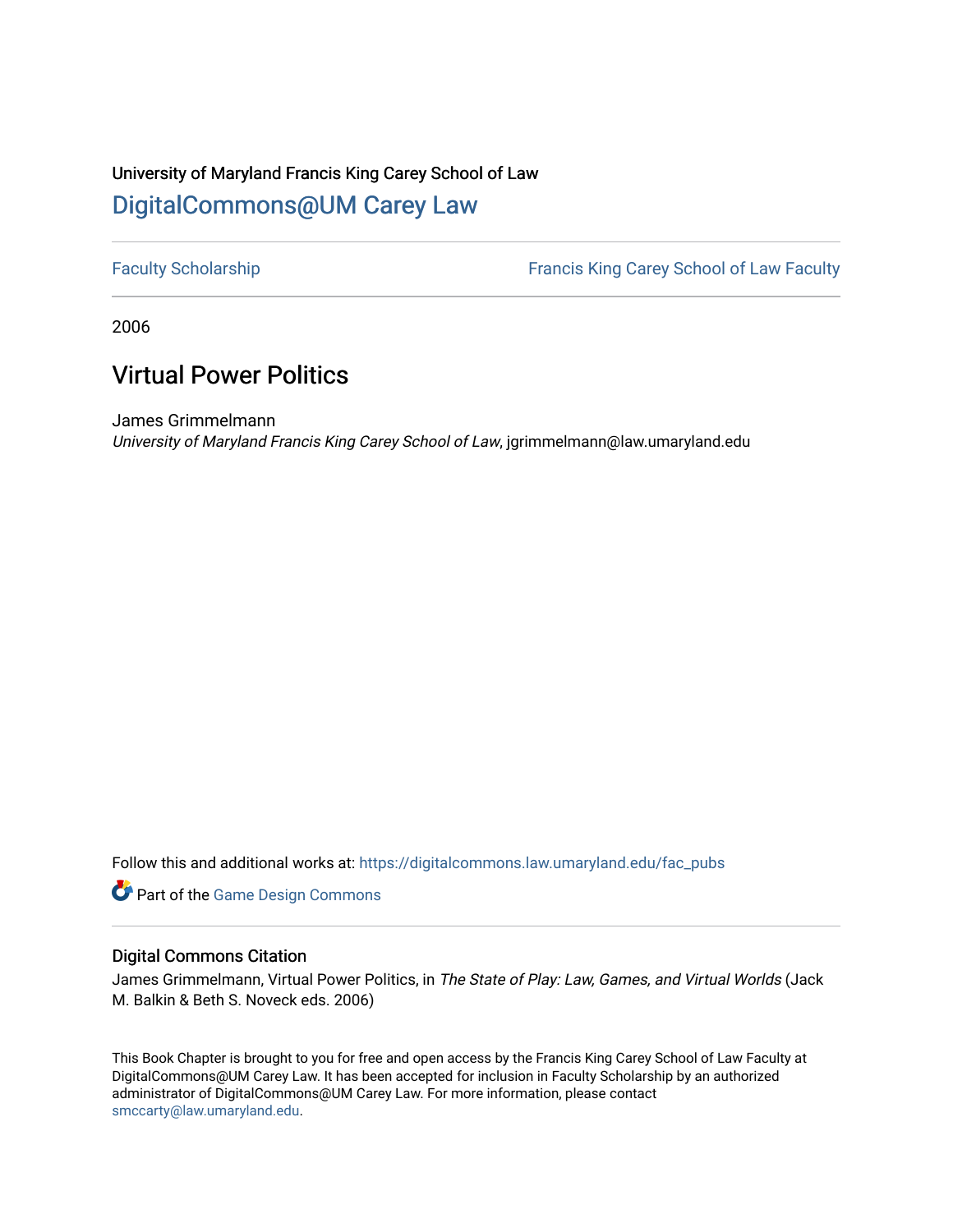#### Virtual Power Politics James Grimmelmann

Every decision made by the designers of a virtual world is a political decision. Every debate over the rules and every change to the software is political. When players talk about the rules, they are practicing politics.

## **I. Exploits**

Consider the following classic story from Lucasfilm's Habitat, launched in 1985. A "vendroid" on one side of the world would sell a doll for seventy five Tokens (the Habitat unit of currency). A pawn shop at the other end would buy dolls for a hundred Tokens each. A similar price disparity held for more expensive crystal balls: One machine would sell them for 18,000 Tokens, while another would buy them for 30,000 Tokens. When a group of players discovered this possibility for arbitrage, they took advantage of it wholeheartedly:

One night they took all their money, walked to the Doll Vendroid, bought as many Dolls as they could, then took them across town and pawned them. By shuttling back and forth between the Doll Vendroid and the Pawn Shop for *hours*, they amassed sufficient funds to buy a Crystal Ball, whereupon they continued the process with Crystal Balls and a couple orders of magnitude higher cash flow. The final result was at least three Avatars with hundreds of thousands of Tokens each. We only discovered this the next morning when our daily database status report said that the money supply had quintupled overnight.<sup>1</sup>

In a game in which the daily income was supposed to be 100 Tokens, the result of this arbitrage was to leave four-fifths of the entire wealth of the game in the hands of a handful of players.

In games, as in the real world, this sort of inflation in the money supply can be economically catastrophic. Prices for other game items skyrocket; other players' wealth effectively evaporates. Players who have previously made steady incomes by selling items to pawn machines see their real incomes collapse; items available from vending machines at fixed prices and in unlimited quantity flood into the game. Not only do players who have invested in these items see their real value drop precipitously, but the game servers themselves may become overburdened by the sudden increase in virtual items they must track.

Today, a similar design mistake would be called an "exploit." The boundaries of what constitutes an exploit are necessarily fuzzy, for reasons I will discuss below, but the general sense is that an exploit is any activity in a game that produces rewards which are wildly disproportionate to the effort involved, within the context of the game's overall economic opportunities. One also sometimes sees exploits referred to as "gold duping" or "gold farming," although both these terms technically describe only one particular form of exploit. Exploits have the feeling of alchemy: arcane secrets that produce virtual gold out of thin air.

 $<sup>1</sup>$  Chip Farmer and F. Randal Mornigstar, The Lessons of Lucasfilm's Habitat, in CYBERSPACE: FIRST STEPS</sup> (Michael Benedikt ed. 1991), http://www.fudco.com/chip/lessons.html.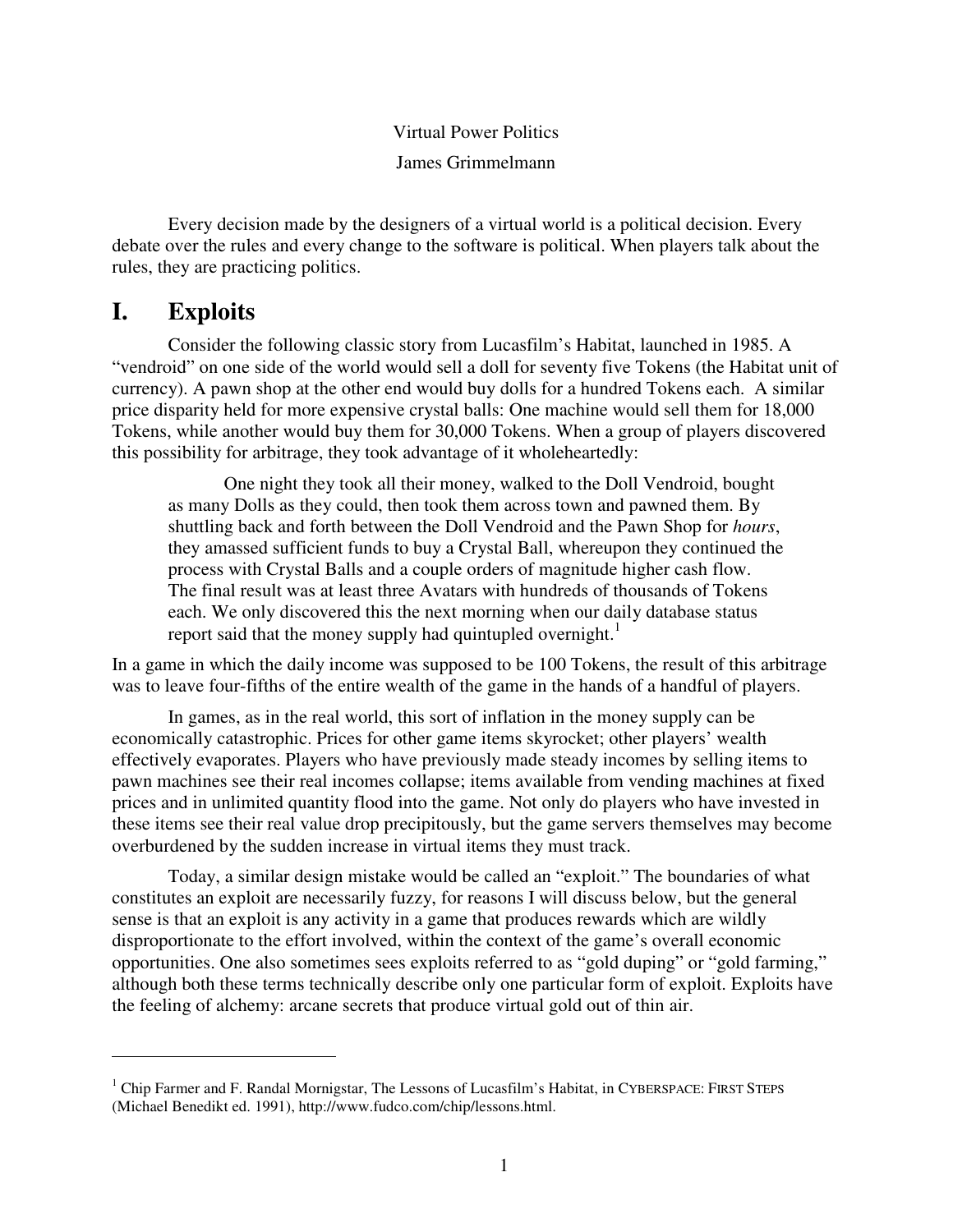Exploits are a game designer's nightmare, but they are also nearly inescapable. Some exploits arise from outright coding mistakes, others from the unexpected interaction of game features. Every major game seems to have had exploit problems on a regular basis; game designers have learned to keep a close watch on their economies for the telltale signs that someone has discovered an exploit. When designers notice one, they first alter the game software to prevent its future use, and they then try to undo the damage. The following responses are typical:

- Since the Habitat vendroid exploit produced so much wealth, it was easy to figure out who the exploiters were. The designers contacted the newly-rich players and convinced them to engage in a series of potlatches, spending their money on "treasure hunt games" for the amusement of other players.
- Ultima Online reduced its money supply after an inflationary exploit by introducing a special red hair dye and auctioning it off. The dye had no in-game function other than as a status symbol.
- Dark Age of Camelot, like many other games, has a blanket policy of warning, suspending, or ultimately expelling people who are caught using exploits. Indeed, players are instructed to report possible exploits if they discover any.
- EverQuest uses the threat of lawsuits and the threat of ejection from the game to try to prevent the real-world sale of in-game assets, including its currency. If other players are willing and able to pay "real" money for virtual money, then 'sploiters can convert their virtual gains into hard money. By banning "eBaying," EverQuest therefore seeks to reduce the financial incentive to look for exploits.
- It is rumored that Shadowbane, in response to a particularly bad exploit, simply closed down the server which had been exploited. Shadowbane's designers were unable to determine who on the server had taken advantage of the exploit, so they forced everyone to move to a new server, leaving behind all of their gold and all of their real property. The net effect was a contraction of the money supply through a massive exaction, on the theory that the vast majority of the exacted wealth would come from the 'sploiters.
- Star Wars Galaxies, like many games, has tried to create forms of wealth and status that cannot easily be transferred among players, even by players who are willing to buy and sell entire characters. Their forthcoming system for assigning the desirable top ranks will limit the number of players who can hold such ranks, either by election or by in-game combat. Neither one's combat skill nor charisma can easily be transferred, so the hope is that even exorbitant exploit-produced wealth will not substitute for personal ability and extensive gameplay.

The range of responses is noteworthy. Habitat and Ultima Online implicitly accepted the gains of exploiting and allowed the clever to retain their wealth; they focused instead on repairing their games' macroeconomies. The policies adopted by Dark Age of Camelot and EverQuest were much harsher; they treated exploiting as a form of crime and the gains as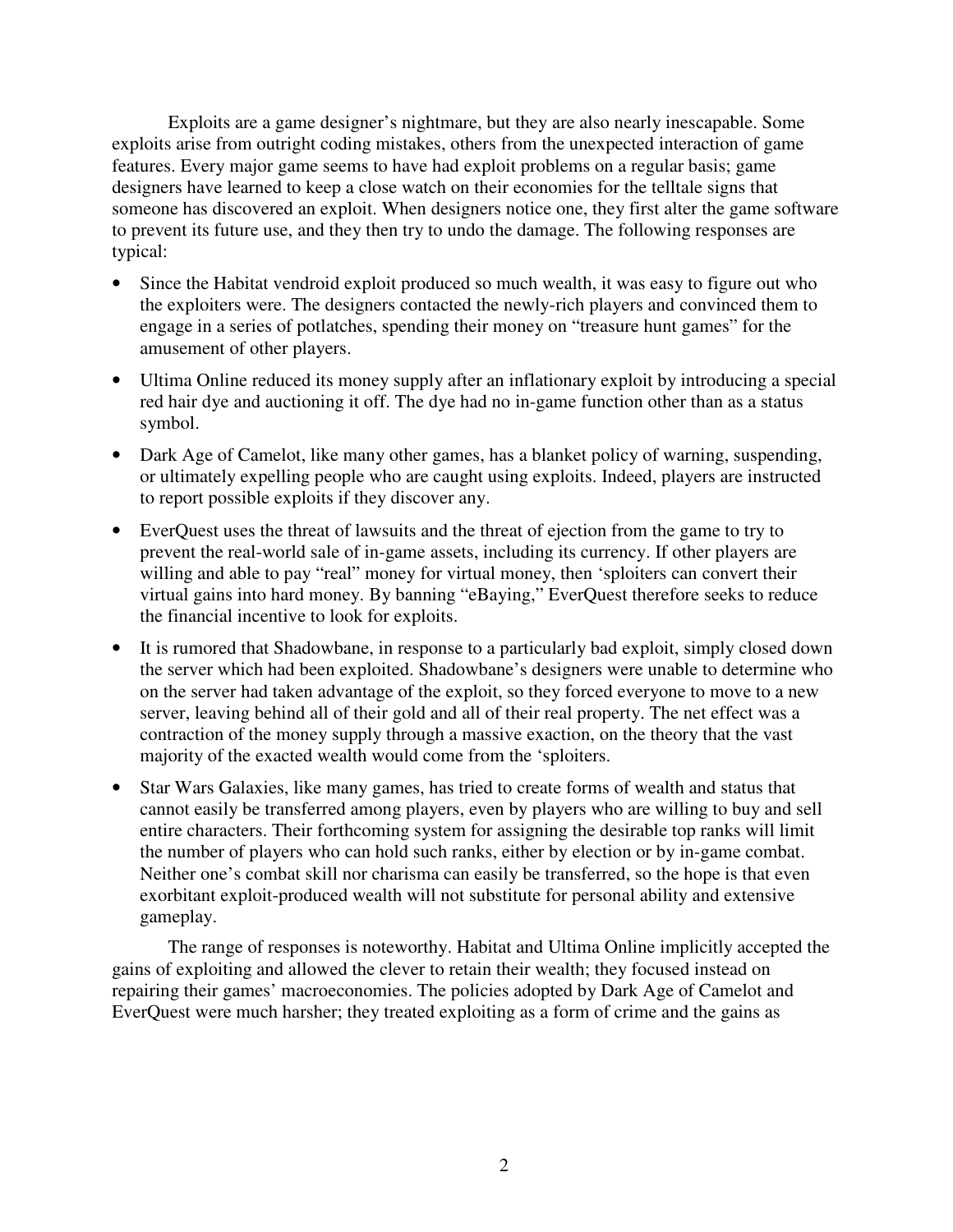contraband subject to confiscation.<sup>2</sup> Shadowbane's reply was certainly anti-exploit, but the consequences fell just as hard on people who had done nothing "wrong." And Star Wars Galaxies's decision has the side effect of forcing a severely inegalitarian social structure onto the game: Not every experience will be open to every player.

It is impossible to label these responses "right" or "wrong" in an absolute sense. We need to refer to the social consensus of a game's player base to think about a change to the game. But once we do so, then every change will have both supporters and opponents. It will privilege some players while hurting others. Whether the game should make the change is an issue of policy; whether it does make the change is a matter of politics. Every choice about a game's software is political.

One cannot dodge this point merely by referring to the End User License Agreement (EULA) that the game company requires players to accept. It is tempting to say that changes that comply with the EULA are right, while changes that violate the EULA are wrong. While such a rule may seem appealingly objective, it is unhelpful in practice. The EULA is typically so onesided with respect to the game itself that it treats any action by the game company as right. Players have no right to object if the game company closes an exploit; but they also have no right to demand that the company close one. Whether or not the game company will take action will depend on its relationship with the players and its sense of which response will be best for the game's long-term popularity. But that sense, in turn, will depend on the players' feelings about the issue, a subjective and popularity-based inquiry that reference to the EULA was supposed to avoid.

Similarly, one cannot derive the "ought" from the "is" of the game software itself. One would like to say that the rules of the game are embodied in the software. What the software allows players to do, it is right for them to do; what it prohibits is wrongful. Once again, the idea is objective but unhelpful. The problem of exploits is precisely that the software lets a 'sploiter get away with something surprising, so that there is nothing "wrong" with the exploit, as far as the software is concerned. The result is the Grand Inquisitor's moral nightmare: All that is possible is permissible.

'Sploiters cannot breathe easy, however, because once the software is modified to close the exploit and confiscate the duped gold, those rules of the game embodied in software still have not been violated. To figure out whether a given change to a game constitutes the confiscation of counterfeit virtual goods or the taking of legitimately-acquired virtual property requires referring to something outside of the software. That "something" is the collective expectation of the players about the game they are playing.

## **II. Players and Designers**

There are a number of good taxonomies of player motivations, but I would like to emphasize a few basic features of their diverse motivations.

 $2$  For a discussion of responses to such crimes by real-life legal systems, see generally Dan Hunter and Greg Lastowka, Virtual Crimes, 49 N.Y. L. SCH. L. REV. 293 (2004), *available at* http://www.nyls.edu/pdfs/v49n1p293- 316.pdf.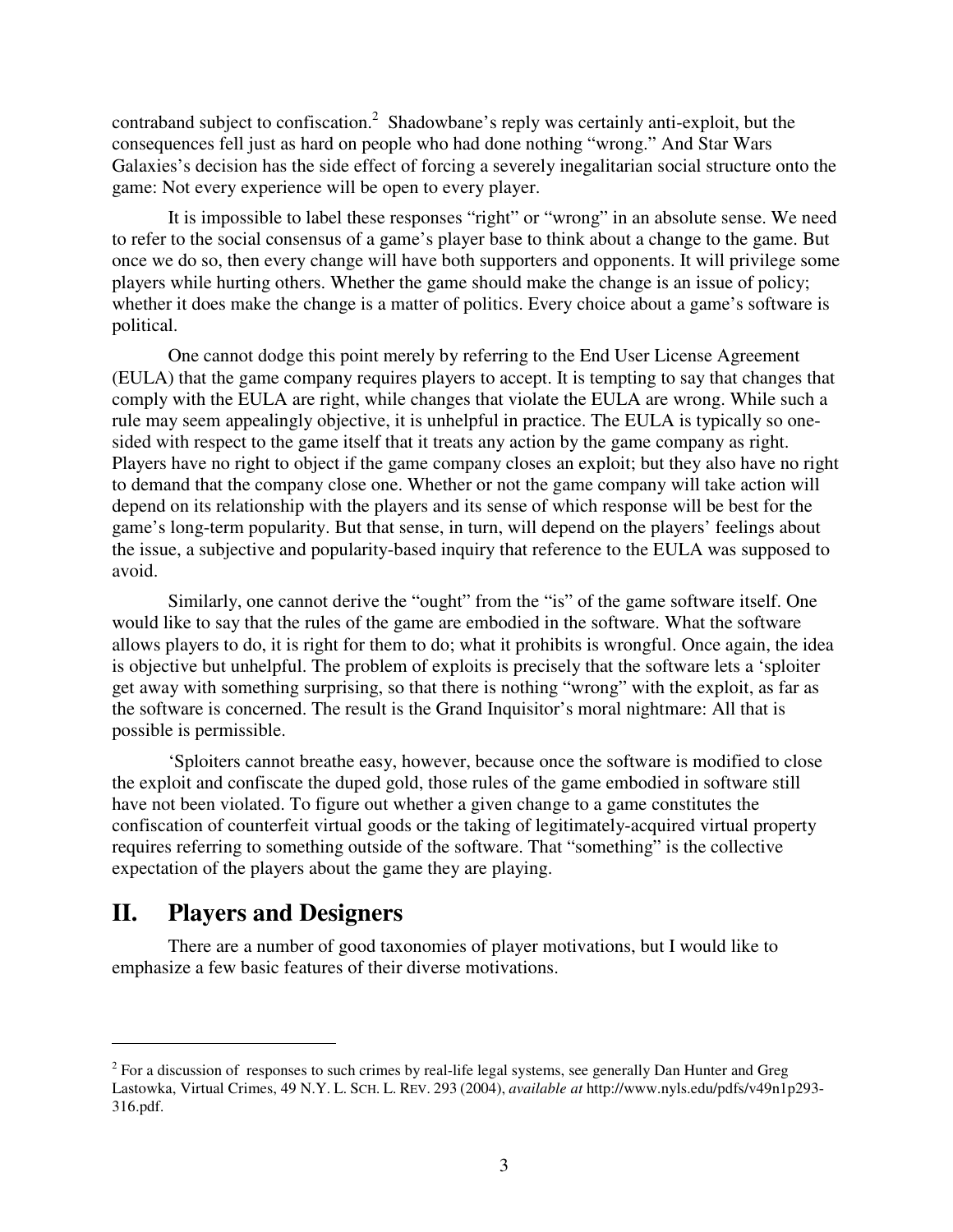First, their motivations are indeed diverse.<sup>3</sup> Players play games for many reasons, including the pleasure of facing a challenge and overcoming it, the pleasure of competition with others and of acquiring superior social status, the pleasure of socializing with friends, and the pleasure of collaborating with others in the pursuit of a common goal. They often play for a complicated combination of these motivations. Given that even people motivated by the same challenges will have different abilities and that people motivated by socializing will have different networks of friends, it seems safe to say that no two players play a game for exactly the same reason or with exactly the same goals.

Second, a sense of challenge is a common motivation. Psychologically, rewards tied to effort are more satisfying that ones that happen automatically. Players frequently want games in which not everything is immediately available; they want games which require interactivity. This challenge could be absolute—for example, a player must attain a certain level of skill to gain access to a particular part of the world—or it could be relative—for example, an in-game tournament that can have only one winner. Either way, players want their world to have meaningful constraints built in.

Playing a game together means reconciling these two features with each other. Players with differing motivations and abilities must agree on a common set of rules that provide a satisfying set of constraints. The rules are the framework within which the game takes place; they are a compromise among the players.

Virtual worlds use software to create this common framework: the software shows players a representation of the game world and mediates between the players in determining what "happens" in that world. One might say that the rules of the game are enforced by the software, to the best of its abilities. The software constitutes the "reality" of the virtual world, by establishing a common set of metaphors for the players to share. A certain set of bits on the server and a corresponding set of pixels on the screen becomes a virtual apple; another, different set becomes a virtual house. These common metaphors, together with the logic by which the software responds to player requests to manipulate them, define the game as what it is. Change them too much and the game becomes a different game.

One of the most important ways in which the software in a virtual world fills out the content of the game being played there is by establishing a scarcity structure for the resources of the game. Habitat made Tokens, Dolls, and Crystal Balls into scare resources by handing out Tokens only at the rate of 100 a day and allowing other items to enter the world only by being purchased. Ultima Online made red hair dye into a scare resource by auctioning it off. Star Wars Galaxies will make elite Jedi into a scare resource by forcing players to compete, king-of-the-hill style, for coveted ranks.

These resources have multiple functions within the game. Some are valued by players as goals in themselves, the rewards for completing particular tasks. Some are valued by players instrumentally, as means to accomplishing other goals. Some are valued by players as indicators of social status, either as signs of prowess or as signs of conspicuous waste. And finally, precisely because these resources are valued by players for so many other purposes, they have value as wealth: they can be exchanged for other game resources, for favors, or for "real" wealth.

<sup>3</sup> *See generally* Richard Bartle, Hearts, Clubs, Diamonds, Spades: Players Who Suit MUDs, http://www.mud.co.uk/richard/hcds.htm.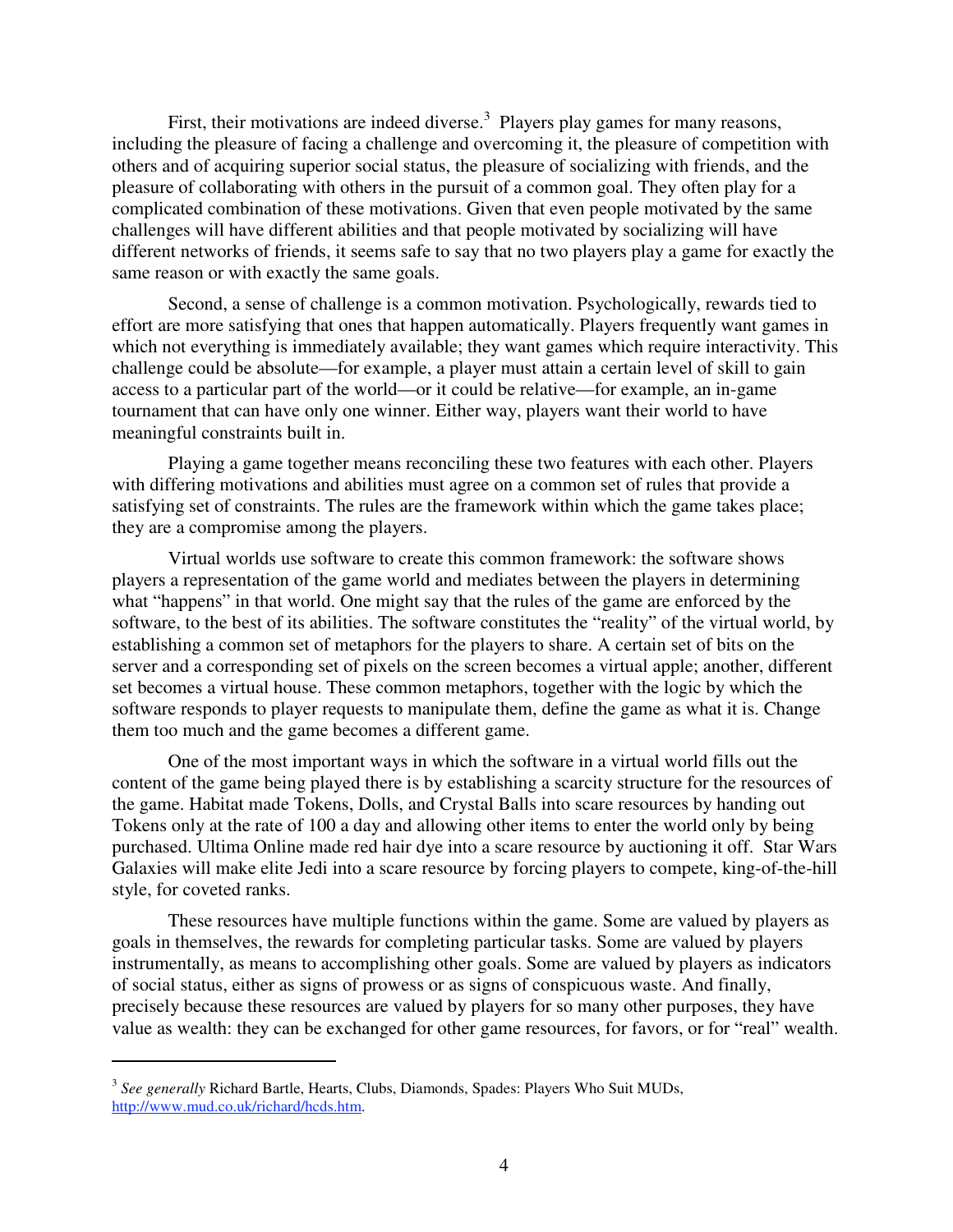Game software, of course, does not spring into being from a vacuum. Someone must program it, run it, and maintain it.. For most major virtual world games, that someone is a corporation whose business model involves selling access to the game on a subscription basis, although this model is not the only one possible.

One way of looking at game designers in this model is as gods, because they have godlike powers over the gameworld as a world. They call a game world into being; they can also destroy it or remake it in any way they wish: the tradition of calling them "gods" or "wizards" or "superusers" reflects this virtual omnipotence. The gods can ban a player outright, block her from speaking, confiscate her possessions, or turn her into a toad.

Further, under the terms of the EULA she probably clicked through when joining the world, they can banish or toad her for no reason, with no warning, and without offering her any compensation. Her only legally-guaranteed recourse is to quit the game, leaving behind whatever accomplishments she has built up there.

Unsurprisingly, this imbalance in power casts a long shadow across virtual worlds, and frequently arouses concern among observers. Players regularly claim arbitrary mistreatment, especially where their losses due to designer action have real economic value. Indeed, courts some countries have started to open their doors to lawsuits by players against designers for confiscating valuable virtual items.

Designer capriciousness is a real concern, especially in virtual worlds that are more than "just games." Nevertheless, I think, that a focus on the conflicts between players and designers is a distraction from an even more important set of conflicts: those between players and other players. Although complaints about the unaccountability of designers are sometimes legitimate, they are often also a discourse strategy adopted by players who lose political contests with other players. But I am getting ahead of myself.

The problem with the "unaccountable designers" view of games is that it fails to take account of the designers' motivations. The hedonic goals motivating players do not apply to designers in the same way. Precisely because designers are not bound by the rules of the game in the same sense, they aren't really ever "playing" the game. Baseball umpires aren't bound by the rules of baseball, but we don't fear that umpires will systematically oppress players. Yes, there is the occasional incident of abuse of power, the undeserved ejection, but on the whole, umpires aren't competitors with an unfair advantage. They may have an advantage but they will never be competitors.

As entrepreneurs, game designers are tying to make money, which they do by selling access to the game world and by selling virtual resources. All of their money comes from players; they make money only as long as players are willing to continue paying. Confiscating a virtual item doesn't enrich the game designer and may infuriate a paying customer. If anything, it seems as though the natural instinct of the game designer would be to pander, to hand out every in-game asset and accomplishment to anyone who asks. That way, no one would ever quit from the frustration of failure.

But this instinct runs up against players' desire for challenge and scarcity. The EverQuest players who play for hundreds of hours would quit in boredom if every monster could be killed with a tap on the nose. The Ultima Online players who lined up to bid on the red hair dye would never have done so had it been available in barrels on every street corner. Players wouldn't mind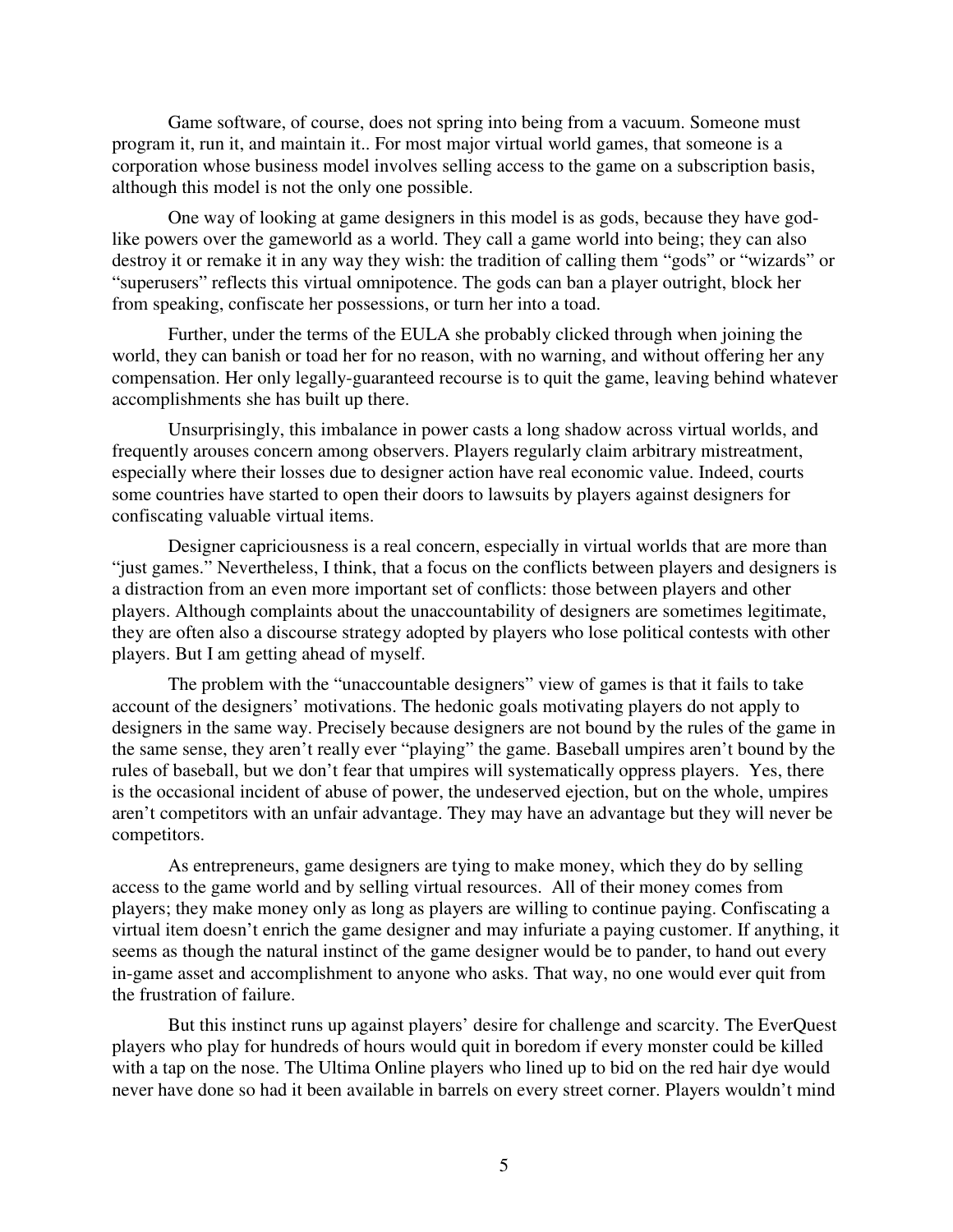an edge here and there, but an edge available to everyone isn't an edge at all. Designers are stingy with players because players themselves, especially other players, demand overall stinginess.

In the end, designers are like the Genie in Disney's *Aladdin*: "PHENOMENAL COSMIC POWER . . .itty bitty living space." Their decision-making in setting game rules is driven by a kind of monetary utilitarianism: they make decisions largely in keeping with their sense of long-term profitability. Whatever the overwhelming majority of players wants, within reason, the overwhelming majority of players gets.

Game designers are the governments of virtual worlds. Like real governments, they make the "laws" under which citizens must live. And like real governments, they are accountable, after a fashion, to their constituents. The mechanism by which that accountability is established is different—and arguably inferior—it is true, but this is not to say that no such mechanism exists. Players use designers as agents, employing them to make and enforce the collective decisions that need to be made to make a virtual world function well. Designers focus the diffuse will of the players into something actionable: software.

#### **III. Conflict**

As Clay Shirky has observed, any social group will witness systemic and repeated conflicts among its members; the process of resolving these conflicts is the process by which the group defines itself. <sup>4</sup> The advantage of applying this statement to groups whose interactions are defined by software—a category that includes virtual world games—is that in these groups, much of the self-definition is explicit, and encoded into the software. A game is defined by its players' understandings of the rules; when those rules are to be enforced by software, the evolution of the software is a history of the evolution of those understandings.

Some measure of evolution is more or less inevitable. Players never agree completely on the rules of a virtual world; the average player doesn't even know most of the rules. I sincerely doubt that any EverQuest player knows the hit points and respawn rate of every monster in the game. Even the designers don't actually know all the rules as the software actually enforces them. Every bug fix is an admission that the rules coded into the game's software didn't match the rules in the minds of the designers. Disagreement, ambiguity, and mistake are everywhere.

Most of these ambiguities are content to remain latent: A Habitat player probably doesn't care whether the selling price of a Crystal Ball at a particular vendroid is 18,000 or 19,000 Tokens. But other ambiguities are flushed out into the open. The Habitat vendroid exploit made it a matter of great public concern that the selling price of Crystal Balls was 18,000 Tokens rather than 36,000.

A few players become rich because of an exploit; the rest of the player base wants the exploit closed off, and quickly, before their own wealth is wiped out by inflation. Exploits are not the only cause of crises over the rules of virtual worlds, but they are an especially vivid example both of the difference that rules changes can make, and of the intense pressure for and against those changes.

<sup>&</sup>lt;sup>4</sup> See Clay Shirky, A Group is Its Own Worst Enemy, http://www.shirky.com/writings/group\_enemy.html; Clay Shirky, Nomic World, http://www.shirky.com/writings/nomic.html.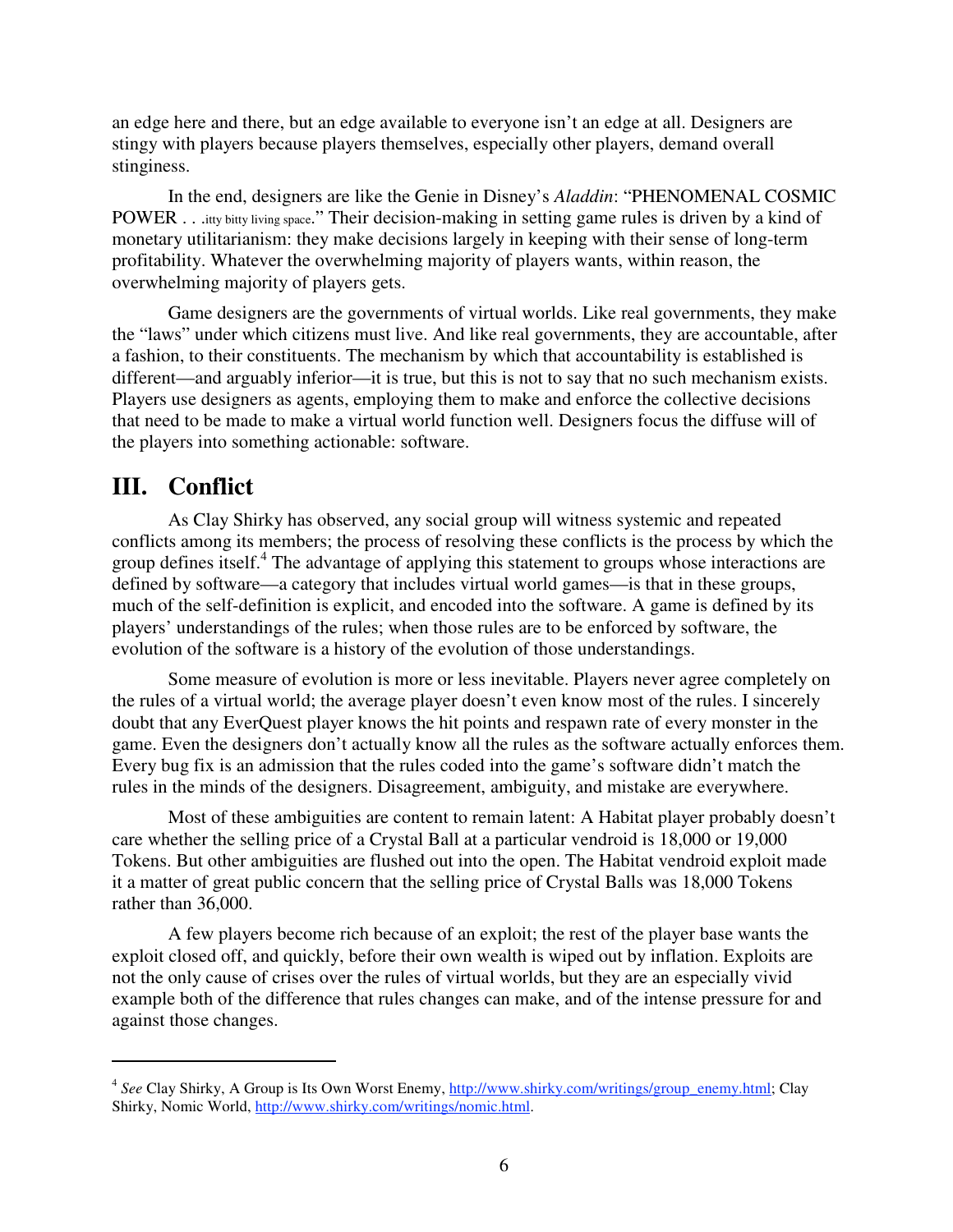What makes exploits so much fun to think about is that there is no line dividing "exploit" from "feature." An "exploit" is a moneymaking opportunity condemned by most players. A moneymaking opportunity embraced by most players is a "feature." Calling something an "exploit" is a way of saying that you want the software changed to prohibit it and that you think those who are taking advantage of it are cheating. If the designers agree with you—or rather, if they think that enough players would agree with you—they will make the change. Why should you keep playing a game whose designers don't fix exploits?

What makes exploits so explosive, however, is that *not* everyone agrees on them. The socalled 'sploiters probably see their behavior as perfectly acceptable, no matter what you happen to think. Taking advantage of a good opportunity is skillful play: it indicates careful attention to the game world and good judgment among competing ways to spend your game time. You, they would say, are perfectly welcome to take advantage of the feature you insist on calling an "exploit;" you shouldn't complain that someone else found it before you did. Why shouldn't better players be allowed to enjoy the fruits of their skill?

Indeed, turn the tables. Imagine that you are a long-distance merchant in EverQuest. You buy valuable items at a discount in remote backwaters, then carry them through dangerous monster-infested wastelands to reach the trading cities where your haul will fetch a higher price. Every journey is a risky one; you take the chance of losing your entire trading stock in an ambush. Your profit margin is large, but isn't it a fair compensation for your hard work? But now, the EverQuest admins intervene, saying that one plant in your bundle of goods was mispriced due to a software bug, and that the 200% profit you were turning on it was an exploit. They fix the prices, confiscate your entire store of platinum pieces, and ban you from the game for a week. Isn't this an example of unjust designer intervention? Why should you keep playing a game whose designers fix things that aren't exploits?

There is no escaping the conflicts. Every change benefits someone and hurts someone else. The designers may claim that overall effects are "good for the game," but their perspective reflects a kind of simpleminded majoritarianism. They will do whatever causes the fewest players to quit the game.

What is happening here is that the game's formal rules—those its software enforces from time to time come substantially unmoored from the game's normative rules—those its players think of as the "rules," as their "social contract."  $\sqrt{5}$  (Actually, the two are never entirely congruent; it is just that the differences are only noticed and fought over on exceptional occasions.) When this happens, the formal software rules need to be brought into correspondence with players' sense of what the rules ought to be.

But it is impossible to fix the software without some clear understanding of what that "sense of what the rules ought to be" actually means. When players' senses disagree, there is an opportunity for a kind of metagaming. Typically, players' senses of the "right" rules favor

<sup>&</sup>lt;sup>5</sup> See generally Julian Dibbell, Owned!, abstract at http://www.nyls.edu/docs/dibbell.pdf. Dibbell argues that restrictive EULA terms can be understood as a form of social contract, a delegation of power by players to designers to enable the designers to deal harshly with eBayers and other miscreants. My argument is, in part, a generalization of Dibbell's. *See also* Raph Koster, Declaring the rights of Players, *at* http://www.legendmud.org/raph/gaming/playerrights.html.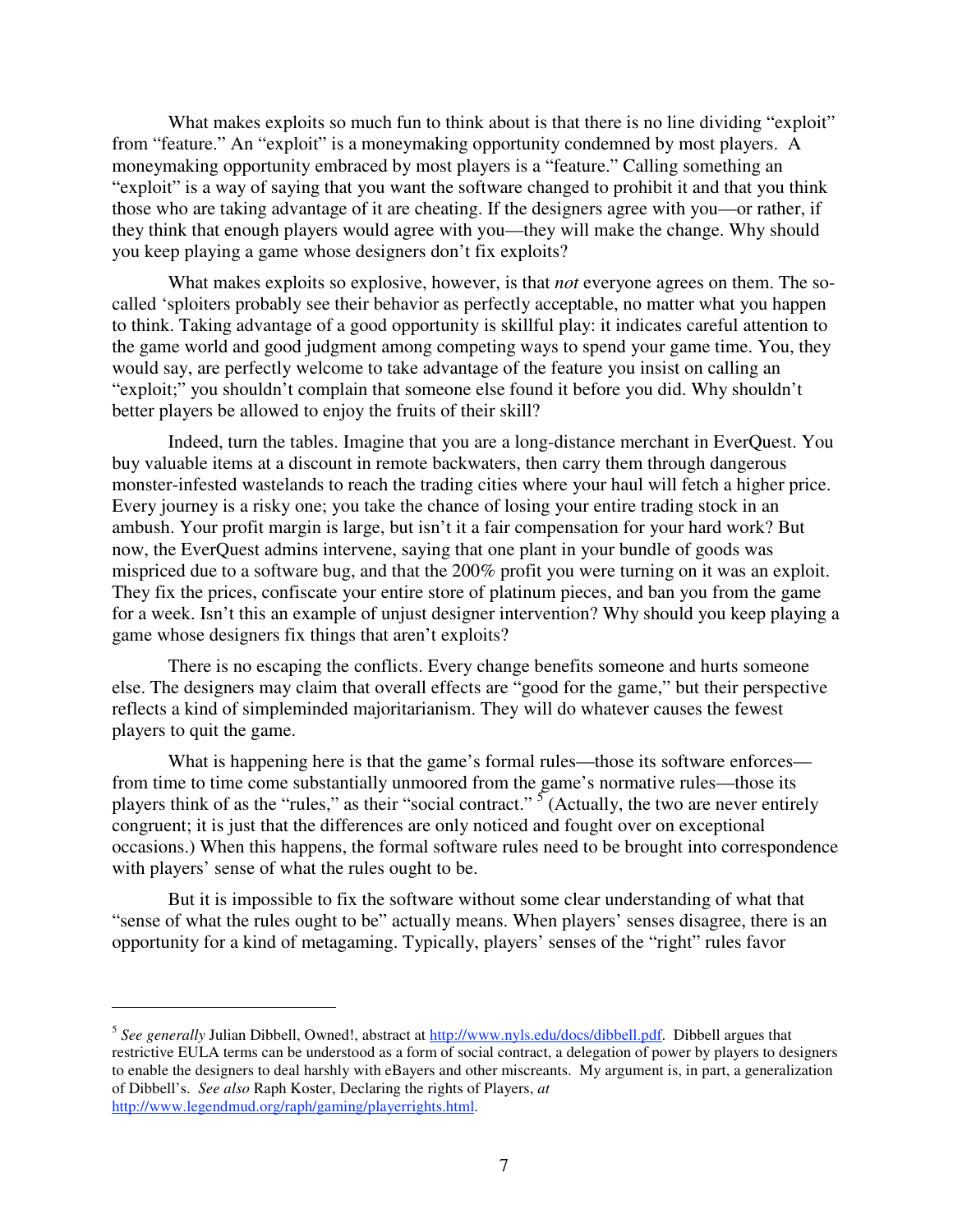themselves: That's human nature. Whoever emerges victorious in the contest to determine "what the rules out to say" has in fact managed to obtain an advantage within the game itself.

"Victory" in this contest, where virtual world games are concerned, means persuading the designers, for they are the ones with the power to alter the software. The contest therefore takes the form of competing groups of players lobbying the designers, each pressing arguments why it would be better if the software were changed in the way they recommend. It is this triangular dynamic—two groups players powerless to alter the world on their own competing for the favor of an omnipotent designer who nonetheless depends on the players collectively for support—that gives politics in virtual worlds their fascinating character.

Ultimately, players' power over designers depends on their ability go nuclear, to stop playing and stop paying. It's a powerful threat, but costly for a player who has built up substantial in-game wealth or status, and each player can only quit once. Thus, the first rhetorical trope of in-game politics is the threat to quit, and the second is the accusation that the threatener is all hat and no cattle.

Raph Koster has commented on the phenomenon of running a "game that people love to hate."<sup>6</sup> It makes perfect sense that the players most attached to the game, the most invested in it, and with the strongest opinions about how it should be run should also be the ones most often threatening to leave but never actually quitting. That threat is their biggest source of influence over the game, but they are too bound to the game to leave except under truly dire circumstances.

The next interesting pattern of virtual world politics is that any software policy proposal is meaningless unless conveyed to the designers. The designers, it is true, have an interest in keeping an ear to the ground to know what players are thinking, but the player who cares at all about the shape of gameplay really has no choice but to try and reach the designers. I think this fact underlies another familiar trope of virtual world politics: extensive fan feedback at conventions, on public message boards, and within games.

One of the most salient forms of virtual world politics is doubly-virtual civil disobedience: virtual once for being in a virtual world, and virtual a second time over because true disobedience is impossible in a software-controlled space. Instead, players act out demonstrations, even though they have no ability to withhold virtual taxes, take over virtual buildings, or topple virtual sovereigns. Ultima Online had a nude protest over the inflationary spike that ultimately produced the red hair dye; Second Life saw a "tax revolt" over the game's tax on virtual property. These were propaganda events, designed, much like real world protests, to send a signal that many players care about an issue.

And finally, and most importantly, there is the normal grassroots work of any form of politics: persuading other people to agree with you. Your job is to convince them that your idea about how the software should be lines up with their motivations for playing, will produce an enjoyable game overall, and is most substantively just. Perhaps you will convince them; perhaps not. But you will be engaged in politics, as well as in playing the game. When it comes to virtual worlds, "politics" and "play" are one and the same.

<sup>&</sup>lt;sup>6</sup> Raph Koster, Current and Future Developments in Online Games, http://www.legendmud.org/raph/gaming/futuredev.html.